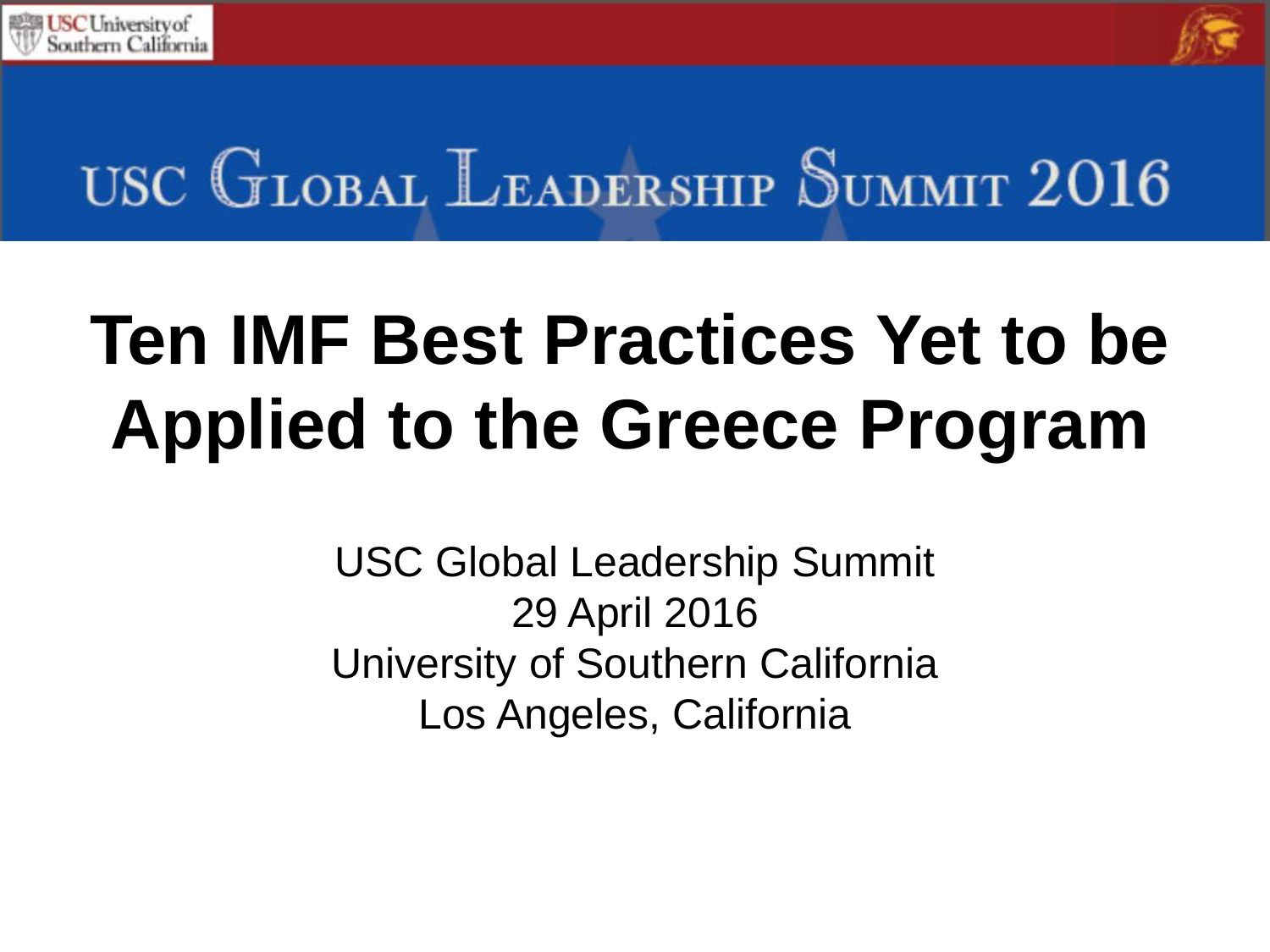# **Overview**

I. Background II. Ten IMF Best Practices Yet to be Applied to the Greece Program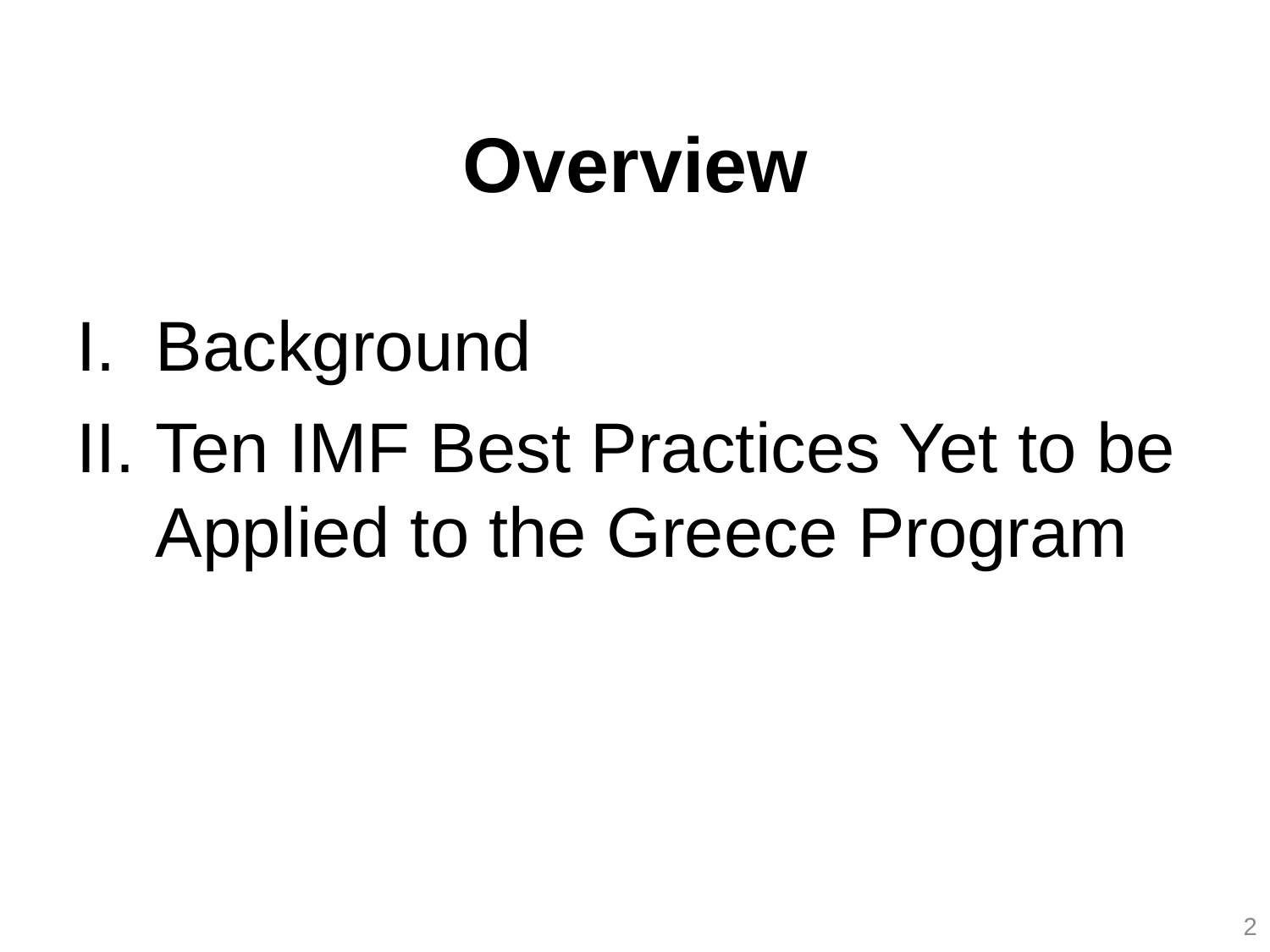# **I. Background**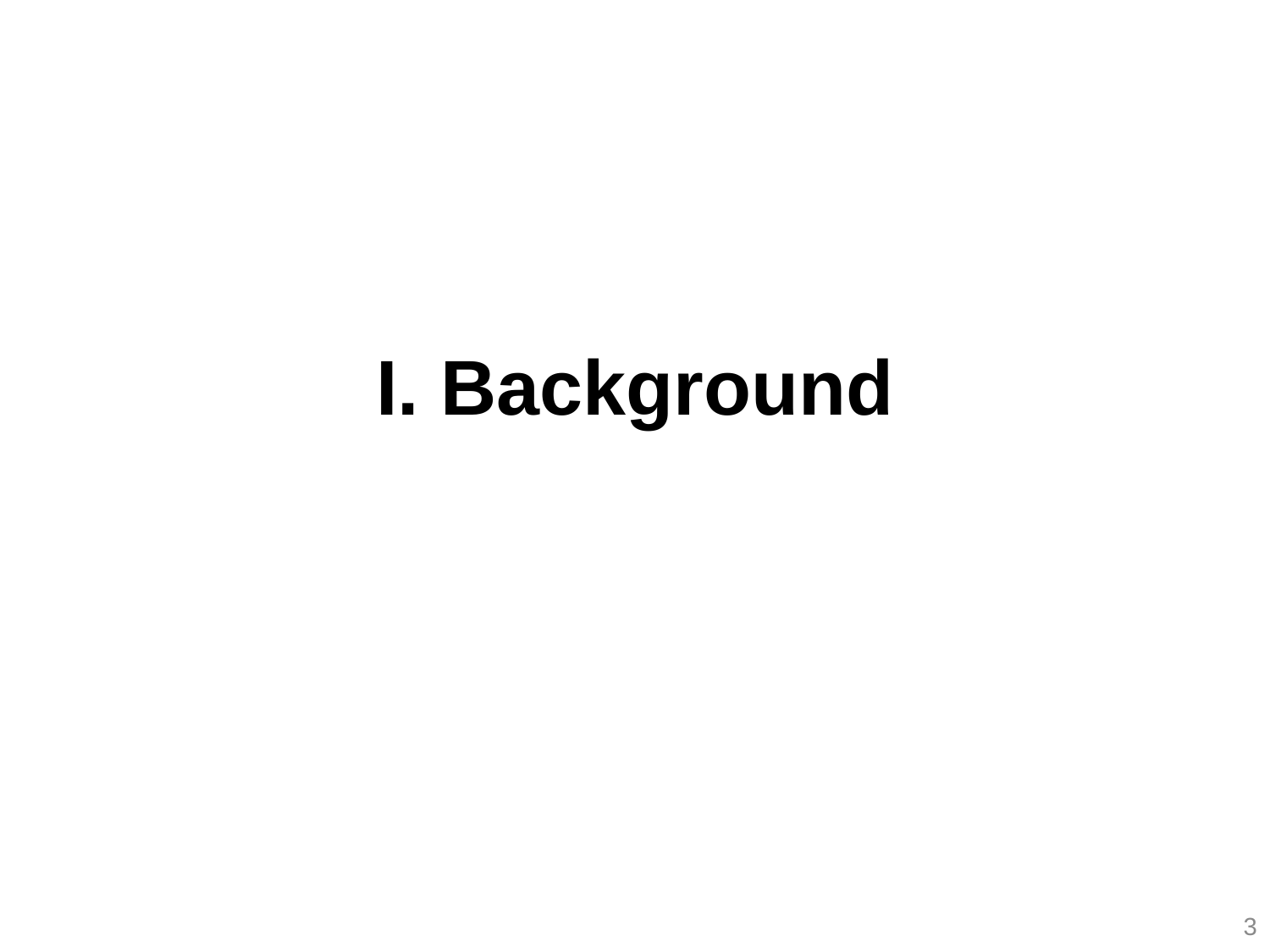## **The Role of the IMF as Trusted Advisor**

- "First off: The IMF must always be a trusted advisor." (The Managing Director's Annual Meetings Speech, Tokyo, October 12, 2012)
- Another challenge facing the Fund is improving the value-added and relevance of Fund advice.
- Managing Director's Management Implementation Plan on two aspects of the Fund's institutional culture:
	- 1. Breaking down silos with more departmental collaboration and accountability on priorities.
	- 2. Promoting diverse views and candor by (i) accessing outside perspectives to avoid "groupthink"…

*Source:* Independent Evaluation Office of the IMF Evaluation Report: The Role of the IMF as Trusted Advisor (2013)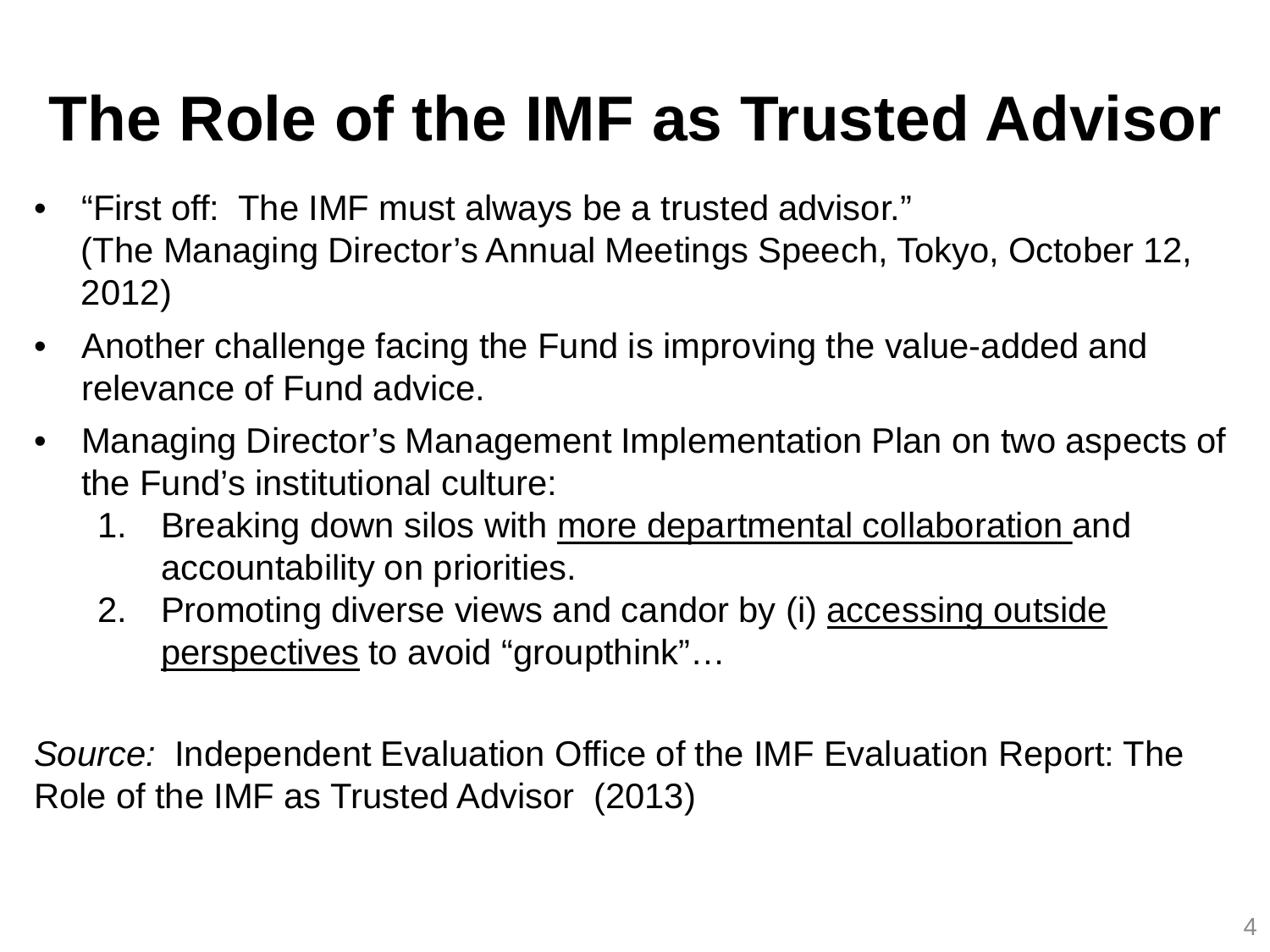### **Greece is a Valued Partner to the IMF as Indicated by its Substantial Profit Contribution During the Past Six Years**

| $(\epsilon$ , millions)          |         |                         |                                                   |                                                       |                                                                                                |                                                                |
|----------------------------------|---------|-------------------------|---------------------------------------------------|-------------------------------------------------------|------------------------------------------------------------------------------------------------|----------------------------------------------------------------|
| <b>YEAR</b>                      |         | <b>REVENUE EXPENSES</b> | <b>NET</b><br><b>OPERATIONAL</b><br><b>INCOME</b> | <b>GREECE</b><br><b>PROFIT</b><br><b>CONTRIBUTION</b> | <b>GREECE</b><br><b>PROFIT</b><br><b>CONTRIBUTION</b><br>AS A % OF<br>NET OP.<br><b>INCOME</b> | <b>NET</b><br><b>OP. INCOME</b><br>AS A % OF<br><b>REVENUE</b> |
| 2008                             | €981    | € 1,104                 | (€122)                                            | $\epsilon$ 0                                          | $0\%$                                                                                          | $-12%$                                                         |
| 2009                             | €973    | €797                    | €176                                              | $\epsilon$ 0                                          | $0\%$                                                                                          | 18%                                                            |
| 2010                             | € 1,184 | €926                    | €258                                              | €70                                                   | 27%                                                                                            | 22%                                                            |
| 2011                             | € 1,747 | €897                    | € 850                                             | €385                                                  | 45%                                                                                            | 49%                                                            |
| 2012                             | € 2,724 | € 1,000                 | €1,723                                            | €589                                                  | 34%                                                                                            | 63%                                                            |
| 2013                             | € 3,264 | €994                    | € 2,270                                           | €813                                                  | 36%                                                                                            | 70%                                                            |
| 2014                             | € 2,765 | € 1,058                 | € 1,707                                           | €938                                                  | 55%                                                                                            | 62%                                                            |
| 2015                             | € 3,860 | € 1,131                 | € 2,729                                           | €764                                                  | 28%                                                                                            | 71%                                                            |
| <b>Total since 2010 Program:</b> |         |                         | €9,537                                            | €3,558                                                | 37%                                                                                            |                                                                |

<sup>5</sup> *Notes:* IMF fiscal year end is 30 April; Greece profit contribution is calendar year. Conversion rates as of 30 April to conform with IMF fiscal year.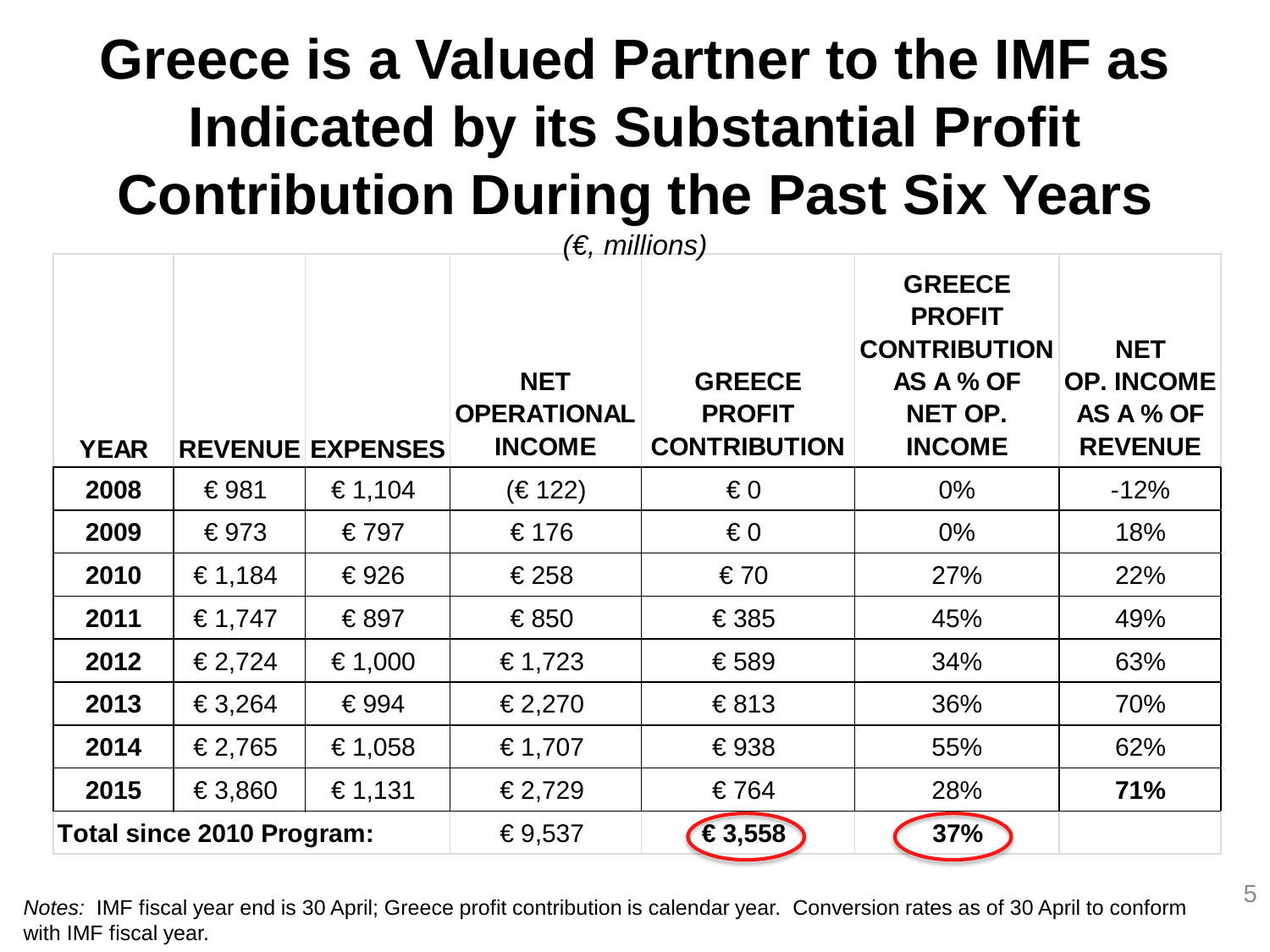## **IMF's High Value Add is Illustrated by a Gross Margin that is a Multiple of the World's Leading Investment Banks**

#### **IMF vs. Major Bank Profit Margin Comparison 2015:**

*(Currency as indicated in billions except per employee.)*

| <b>BANK</b>           | <b>REVENUE</b> | <b>NET INCOME</b> | <b>PROFIT</b><br><b>MARGIN</b> | <b>NET INCOME</b><br><b>PER EMPLOYEE</b> |
|-----------------------|----------------|-------------------|--------------------------------|------------------------------------------|
| <b>IMF</b>            | $\epsilon$ 3.9 | €2.7              | 71%                            | € 1,024,690                              |
| <b>JP Morgan</b>      | \$93.5         | \$24.4            | 26%                            | \$104,008                                |
| <b>Citi Bank</b>      | \$76.4         | \$17.2            | 23%                            | \$74,459                                 |
| Goldman Sachs         | \$33.8         | \$6.1             | 18%                            | \$165,761                                |
| <b>Morgan Stanley</b> | \$35.2         | \$6.1             | 17%                            | \$108,506                                |
| Deutsche Bank         | €37.0          | $-6.8$            | $-18%$                         | $-667,257$                               |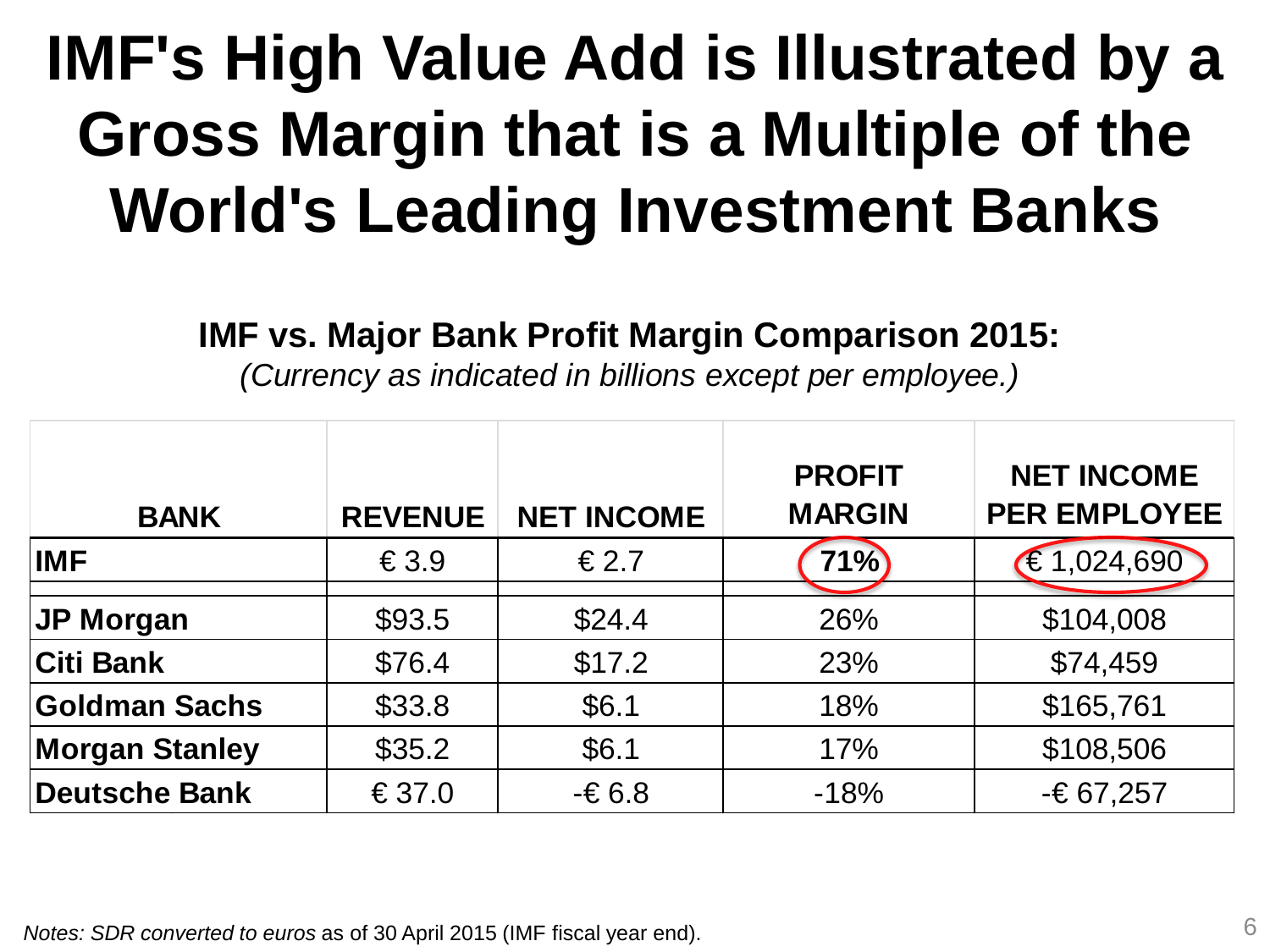# **II. Ten IMF Best Practices Yet to be Applied to the Greece Program**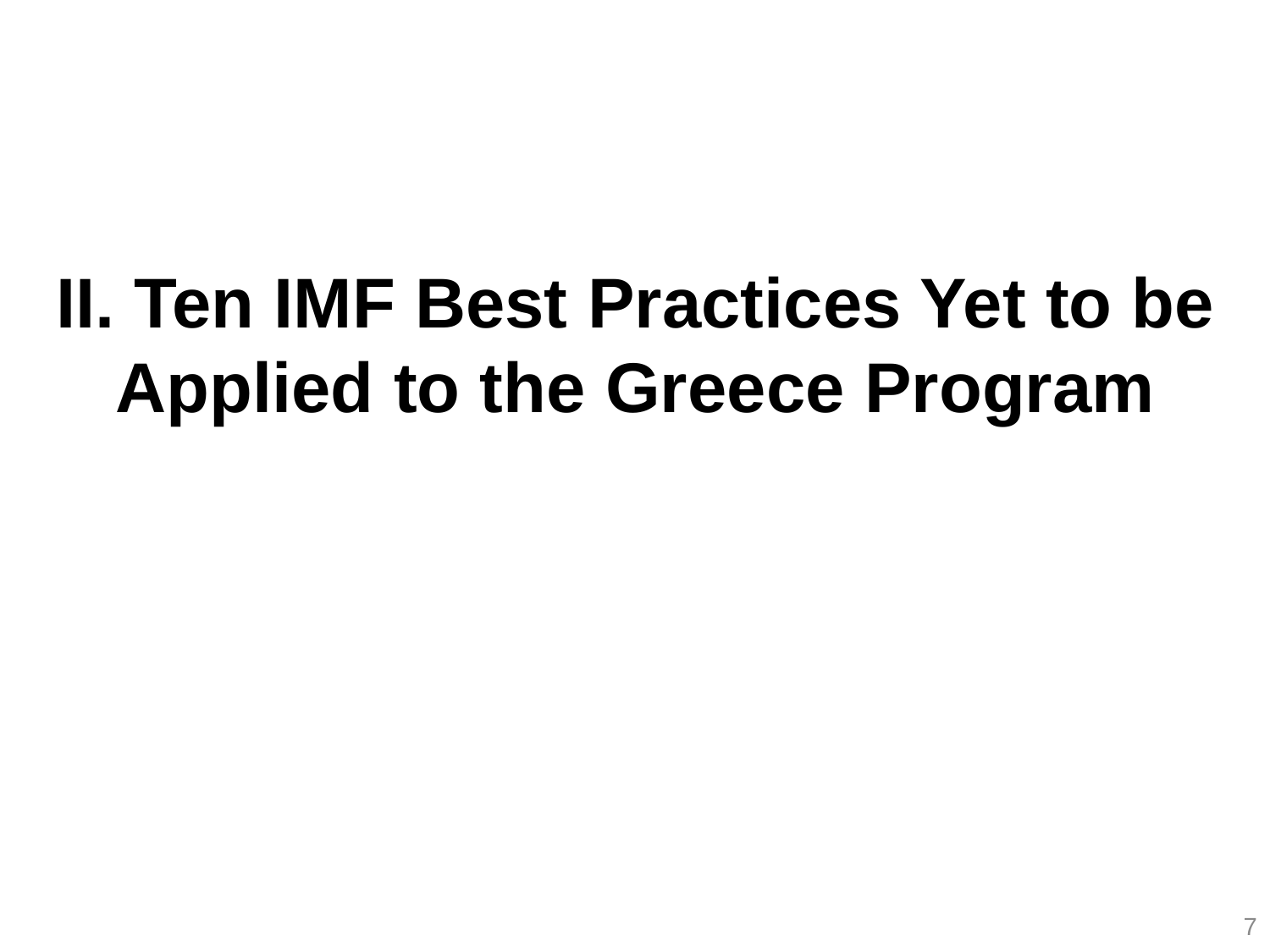## **Ten IMF Best Practices Yet to be Applied to the Greece Program**

- 1. Make government financial transparency and accountability a top priority, and produce a full balance sheet.
- 2. Emulate IMF use of IFRS for its financial statements.
- 3. Follow GFSM recommendation to use IPSAS (IFRS) financial statements.
- 4. Request IMF IPSAS technical support similar to other successful countries.
- 5. Use IPSAS (IFRS) to correctly calculate Greece government debt burden metrics, which are much lower than peers, and debt relief.
- 6. Recognize present value of debt for measuring concessional financing.
- 7. Having admitted that future face value of debt is not meaningful, stop using for DSA primary balance targets.
- 8. Use net debt, in addition to gross debt, as an important metric.
- 9. Correctly calculate debt service and not confuse with gross financing needs
- 10. Understand that 2008 SNA, to which IMF is a signatory, provides debt rescheduling and refinancing rules harmonized with IPSAS/IFRS.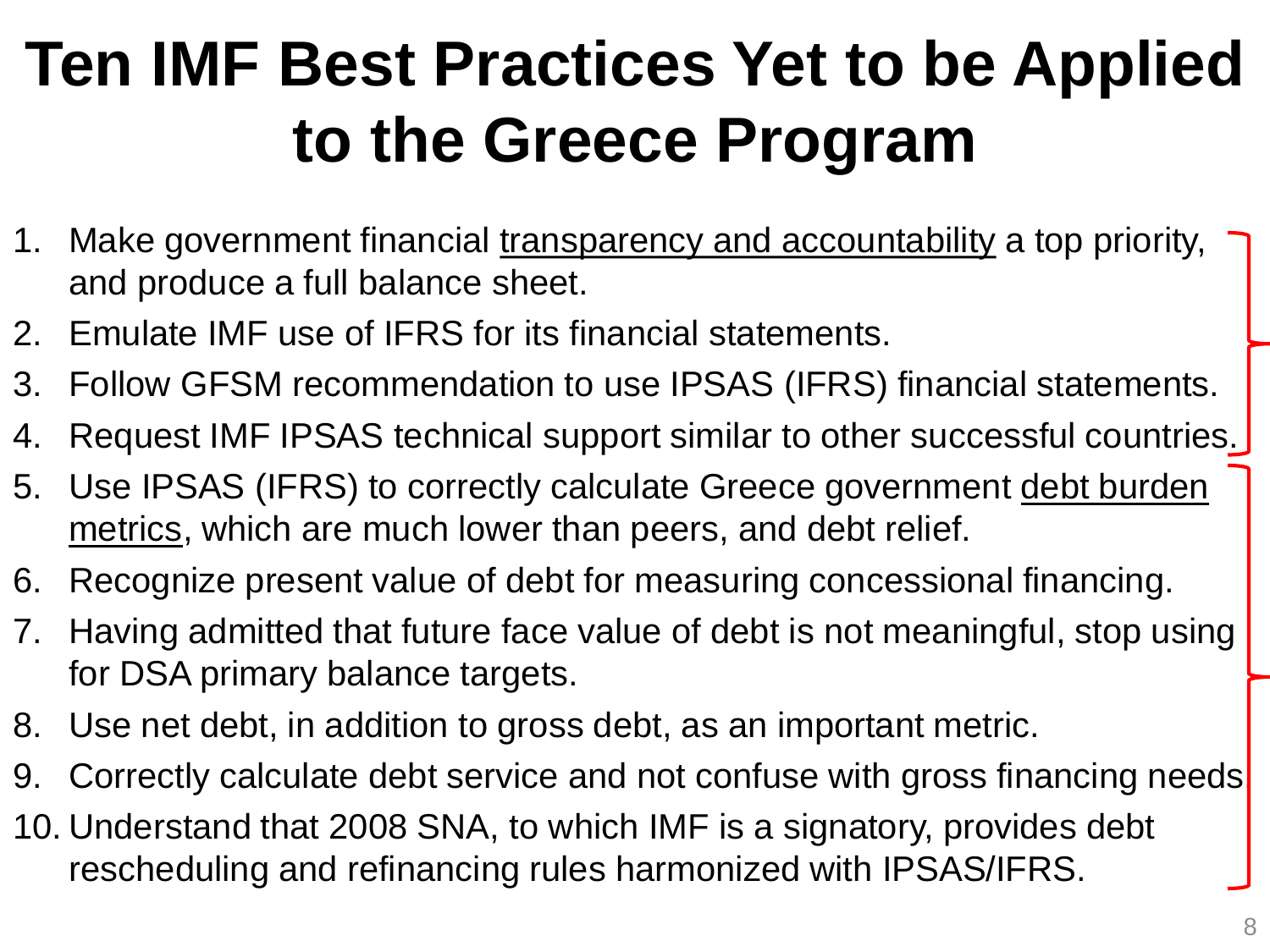### **Best Practice #1: Make Government Financial Transparency and Accountability a Top Priority and Produce a Full Balance Sheet (1 of 2)**

- **New Rules for Global Finance Coalition Report on the Civil Society (Fourth Pillar) Consultations with the IMF on Reform of IMF Governance (August 2010):**
- Transparency and accountability are essential to the centrality of IMF governance.

#### **IMF Fiscal Transparency, Fiscal Performance and Credit Ratings (June 2012):**

We find that fiscal transparency has a positive and significant effect on ratings.

#### **Fiscal Transparency, Accountability, and Risk (7 Aug 2012):**

- "The degree of fiscal transparency has been shown to be an important predictor of a country's fiscal credibility and performance."
- The IMF has produced over 111 Fiscal Transparency Reports on Observance of Standards and Codes (ROSC).

#### **Stock-Flow Adjustments, Government's Integrated Balance Sheet and Fiscal Transparency (7 Mar 2013):**

The stronger determinant of fiscal transparency scores appears to be the actual reporting of fiscal data covering general government, especially a full financial balance sheet.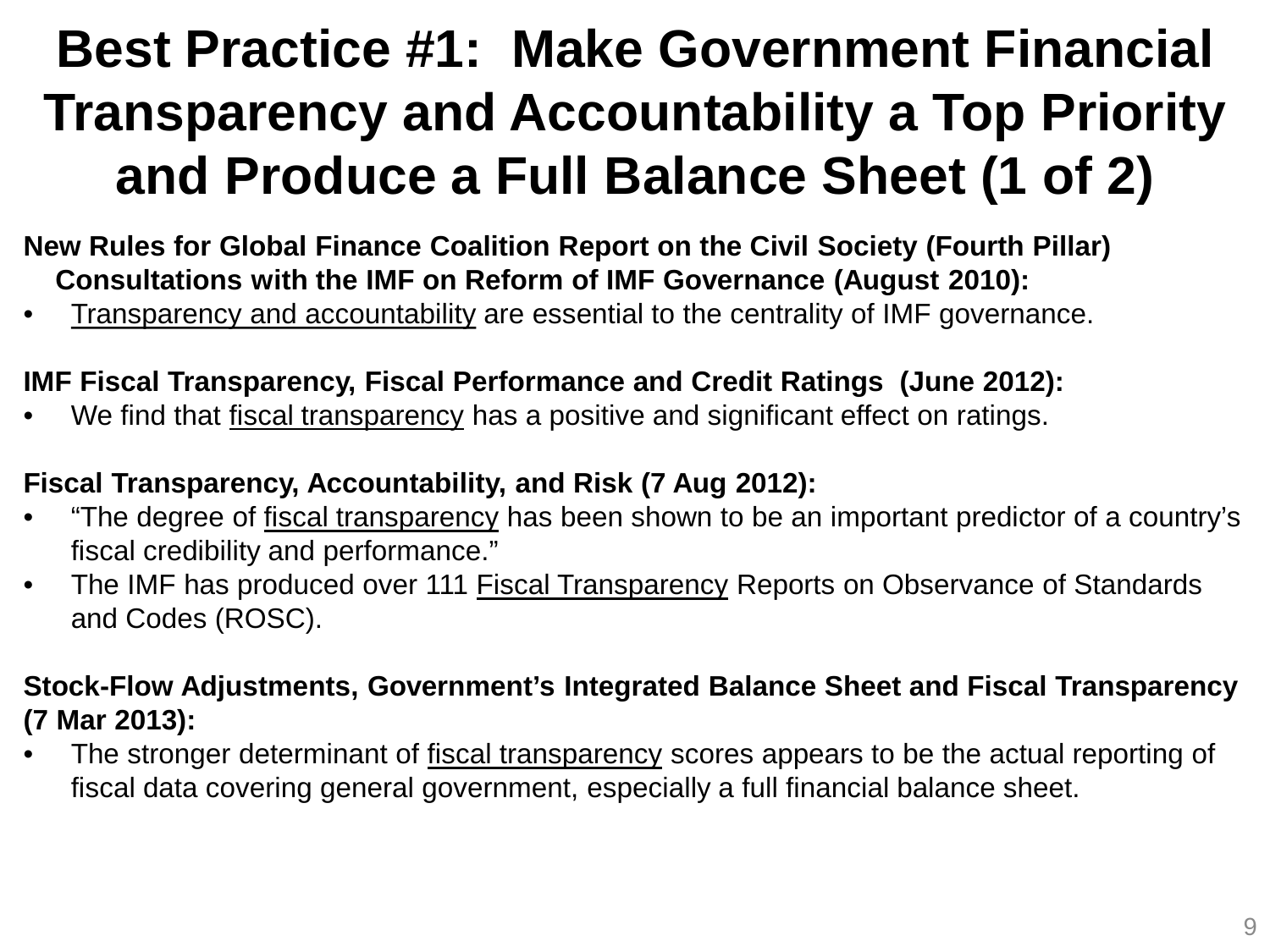### **Best Practice #1: Make Government Financial Transparency and Accountability a Top Priority and Produce a Full Balance Sheet (2 of 2)**

#### **IMF Fiscal Transparency Code (2014):**

- In 2014, the IMF produced the Fiscal Transparency Code with four transparency pillars.
- IMF has completed almost a dozen Fiscal Transparency Evaluations (FTEs).

#### **Fiscal Transparency and the Performance of Government Financial Assets (22 Jul 2015):**

The performance of government equity portfolios correlates with fiscal transparency to the extent that fully transparent governments are expected to generate between 6 and 8 percent higher returns on their equity portfolios than others.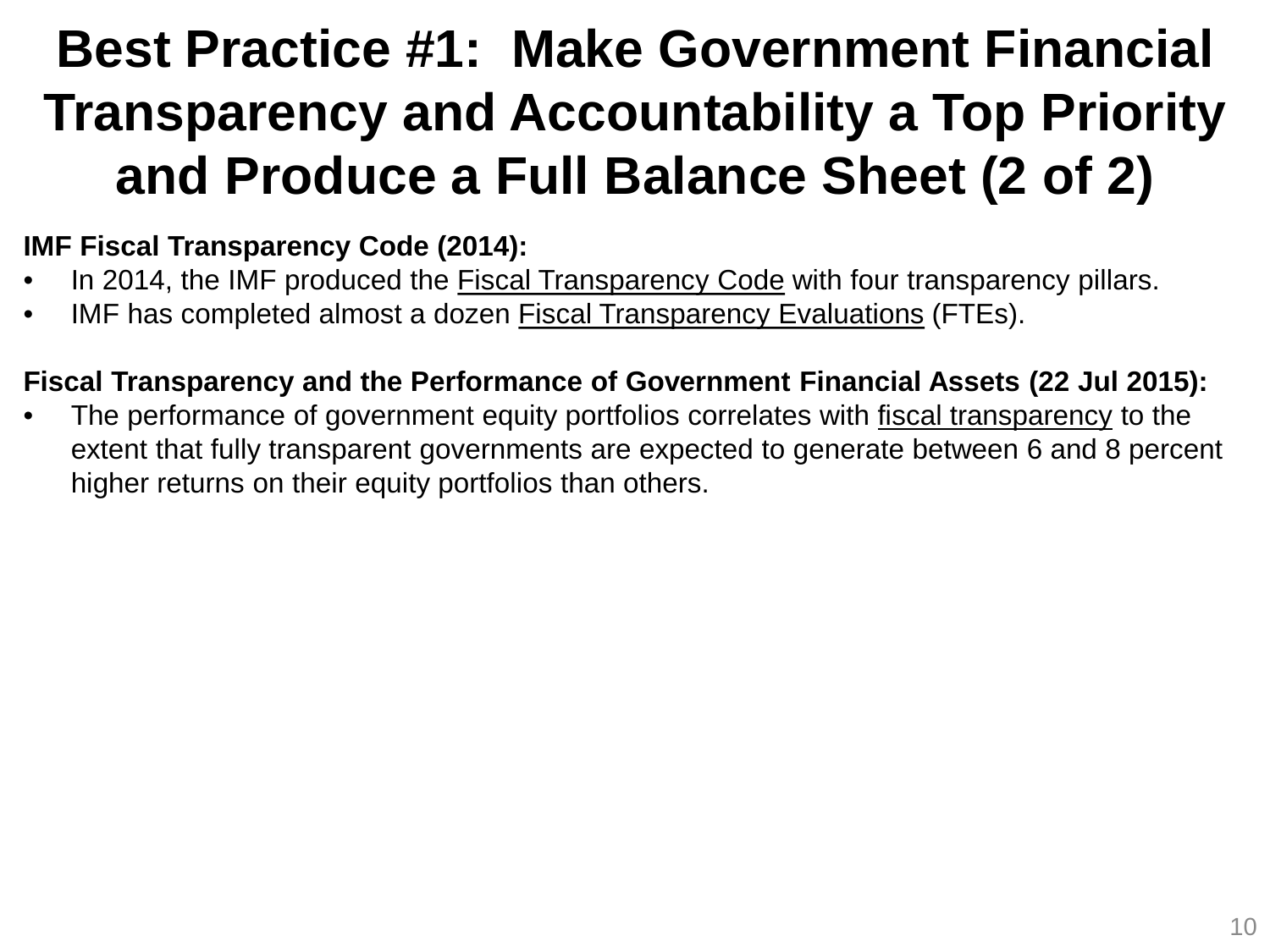## **Best Practice #2: Emulate IMF Use of IFRS for its Financial Statements**

"The [IMF] consolidated financial statements of the General Department are prepared in accordance with International Financial Reporting Standards (IFRS) issued by the International Accounting Standards Board (IASB)." (IMF 2015 Financials Statements p.9)

IMF Financial Statements externally audited by PricewaterhouseCoopers (PwC) to be in compliance with IFRS. (IMF 2015 Annual Report p.70)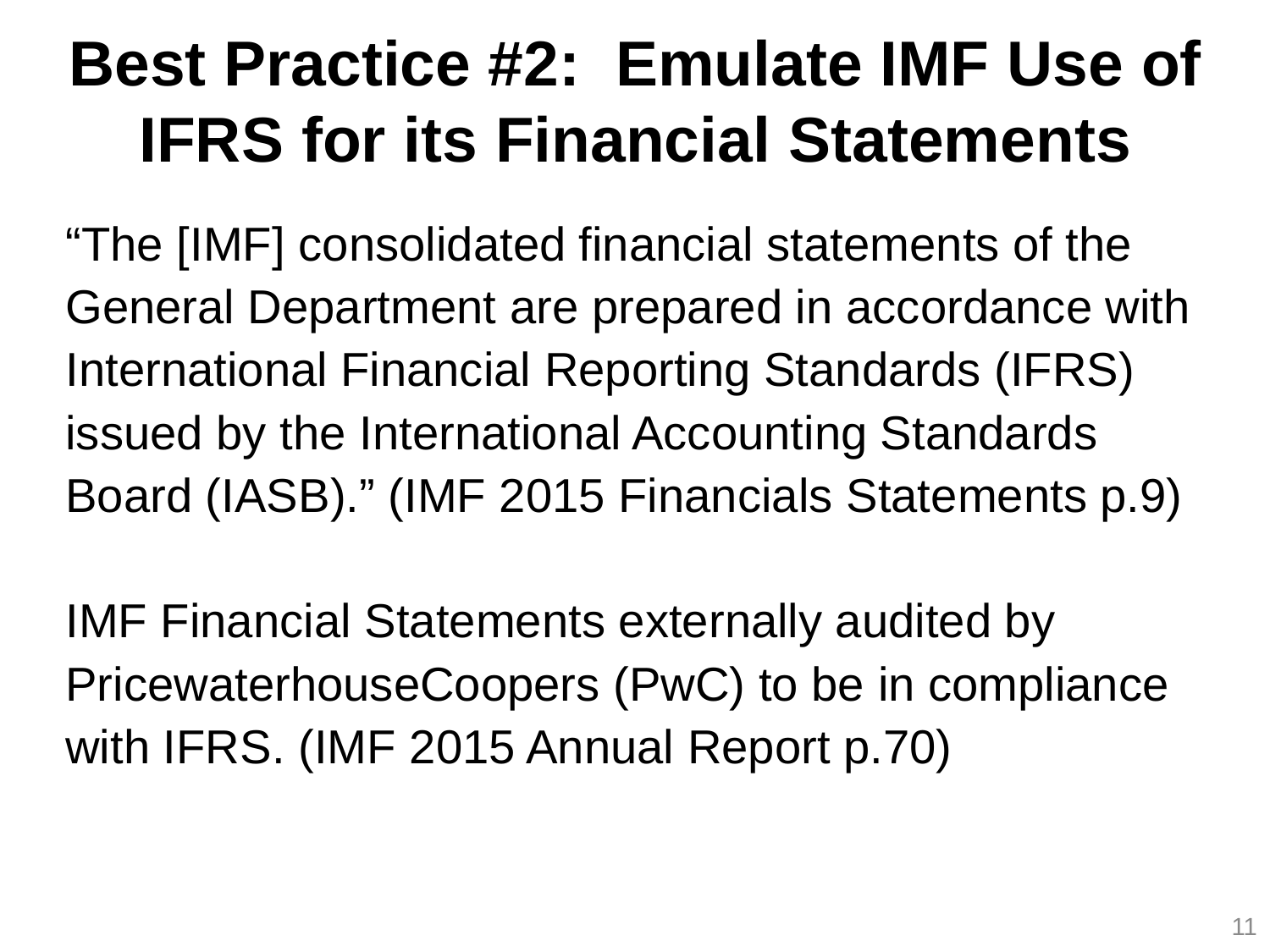### **Best Practice #3: Follow GFSM Recommendation to Use IPSAS (IFRS) Financial Statements**

*IPSAS [Public Sector Version of IFRS]:*

- General purpose financial statements are used to evaluate financial performance and financial position, hold management accountable, and inform decision making by users of the general purpose financial statements. (GFSM Box A6.1 p.343)
- "IPSASs are international standards and recognized as best practice for public sector financial reporting." (GFSM p.341)

*Government Finance Statistics:* 

The GFS reporting framework was developed specifically for public sector input to other macroeconomic datasets. (GFSM Box A6.1 p.343)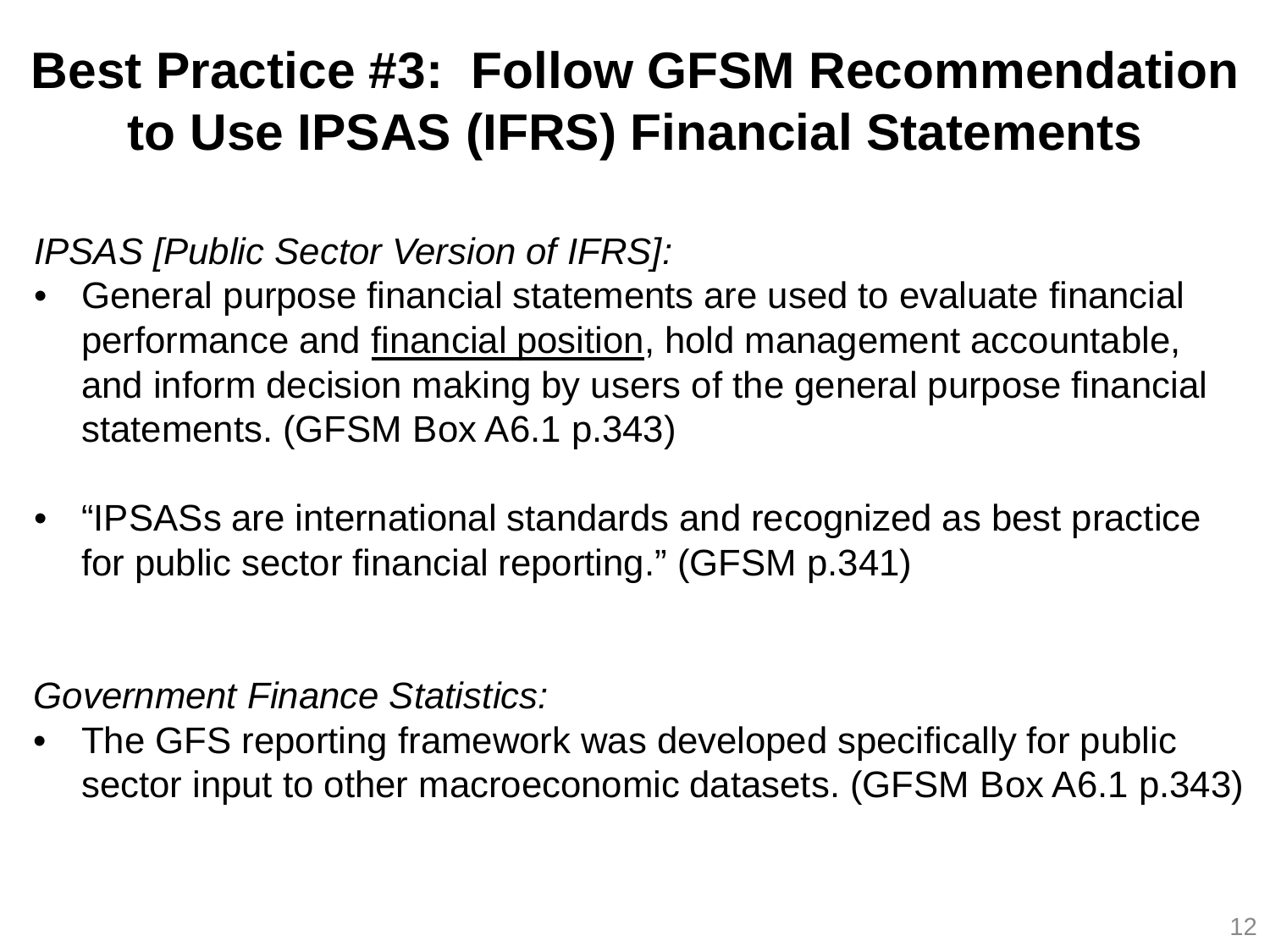### **Best Practice #4: Request IMF IPSAS Technical Support Similar to Other Successful Countries**

- Portugal: Fiscal Transparency Evaluation (October 2014) notes "remarkable progress". IMF on site for technical assistance.
- Ireland: Favorable Fiscal Transparency Assessment (July 2013) notes significant percentage of IPSAS standards existing or near compliance.
- Iceland: Technical Assistance Report (December 2014) notes trial financial statements to be prepared to 2014 and 2015. Significant technical assistance.
- Other Countries: Long list of countries receiving IMF technical assistance on IPSAS.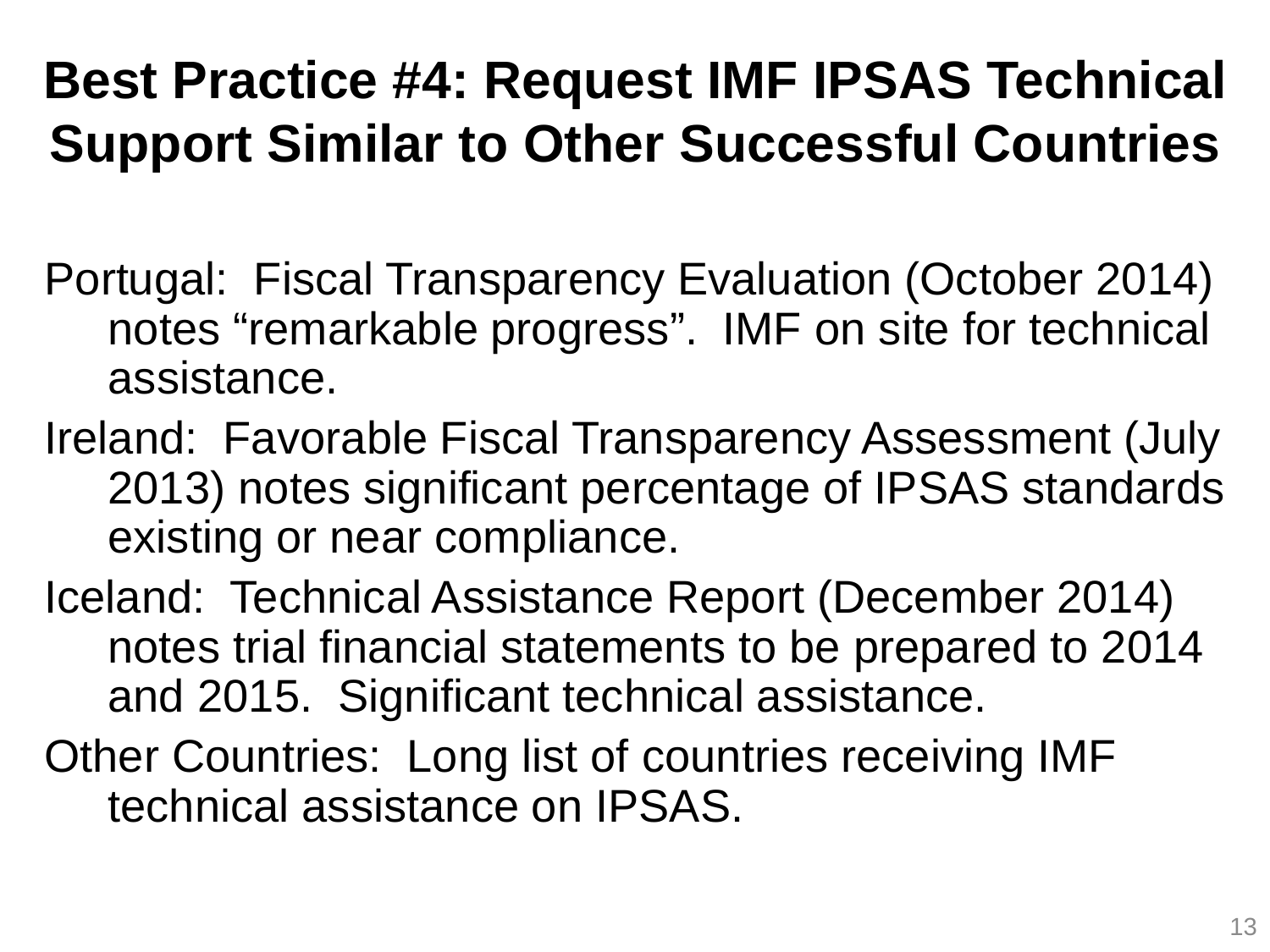#### **Best Practice #5: Use IPSAS (IFRS) to Correctly Calculate Greece Government Debt Burden Metrics, Which Are Much Lower than Peers, and Debt Relief** *(% of GDP)*

|                      | 2015<br><b>Balance Sheet</b><br><b>Net Debt</b> | 2016<br><b>Annual Debt</b><br><b>Service</b> | 2016<br><b>Net Interest</b><br><b>Payments</b> | <b>Next 5-Years</b><br><b>Unfunded</b><br><b>Debt Service</b> | <b>Debt Relief</b><br>through<br>2015 |
|----------------------|-------------------------------------------------|----------------------------------------------|------------------------------------------------|---------------------------------------------------------------|---------------------------------------|
|                      |                                                 |                                              |                                                |                                                               |                                       |
| Greece as % of Peers | 49%                                             | 43%                                          | 25%                                            | 23%                                                           | 34x                                   |
| <b>Greece</b>        | 39%                                             | 5%                                           | 0.9%                                           | 14%                                                           | 212%                                  |
| Portugal             | 80%                                             | 11%                                          | 4.5%                                           | 61%                                                           | 16%                                   |
| <b>Spain</b>         | 74%                                             | 13%                                          | 3.0%                                           | 58%                                                           | 2%                                    |
| <b>Ireland</b>       | 57%                                             | 9%                                           | 3.0%                                           | 49%                                                           | 7%                                    |
| <b>Italy</b>         | 109%                                            | 15%                                          | 4.1%                                           | 75%                                                           | $0\%$                                 |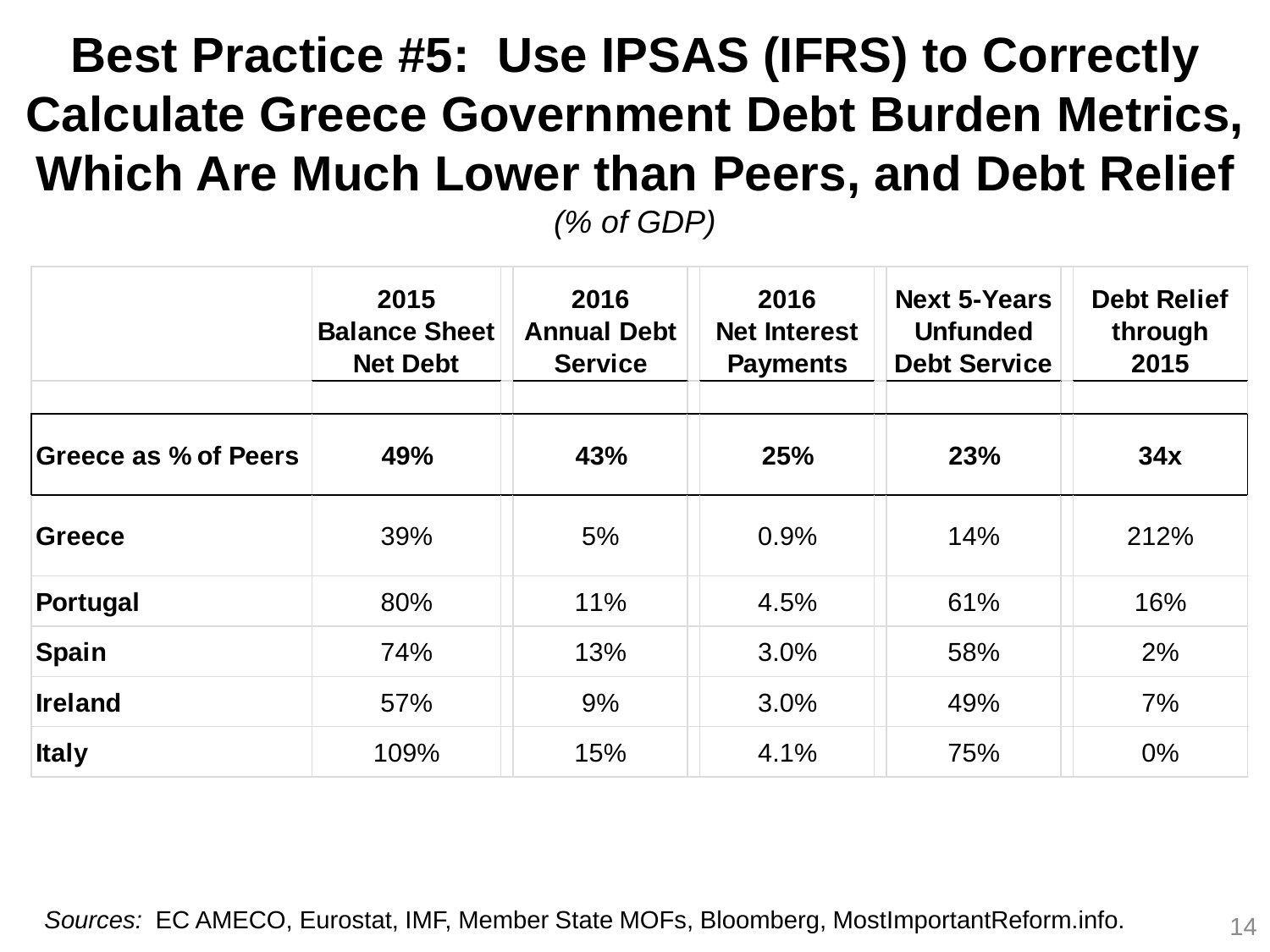### **Best Practice #6: Recognize Present Value of Debt for Measuring Concessional Financing**

#### **IMF Staff Guidance Note prepared by the IMF and the World Bank (April 2007):**

- 1. Countries that primarily rely on concessional financing, the net present value (NPV) of debt is needed to be informative as a measure of a country's effective debt burden. (p.25)
- 2. This [debt] burden is best measured using the net present value (NPV) of debt to capture the concessionality of outstanding debt. (p.7)
- 3. NPV debt ratios are summary indicators of the burden represented by the future obligations of a country and thus reflect long-term risks to solvency. (p.7-8)

#### **DSA LIC Framework (5 Nov 2013):**

Debt stock indicators in the DSF are in present value rather than nominal terms. (p.12)

#### **IMF Factsheet (7 Apr 2016):**

Discusses use of present value of debt. (p.1)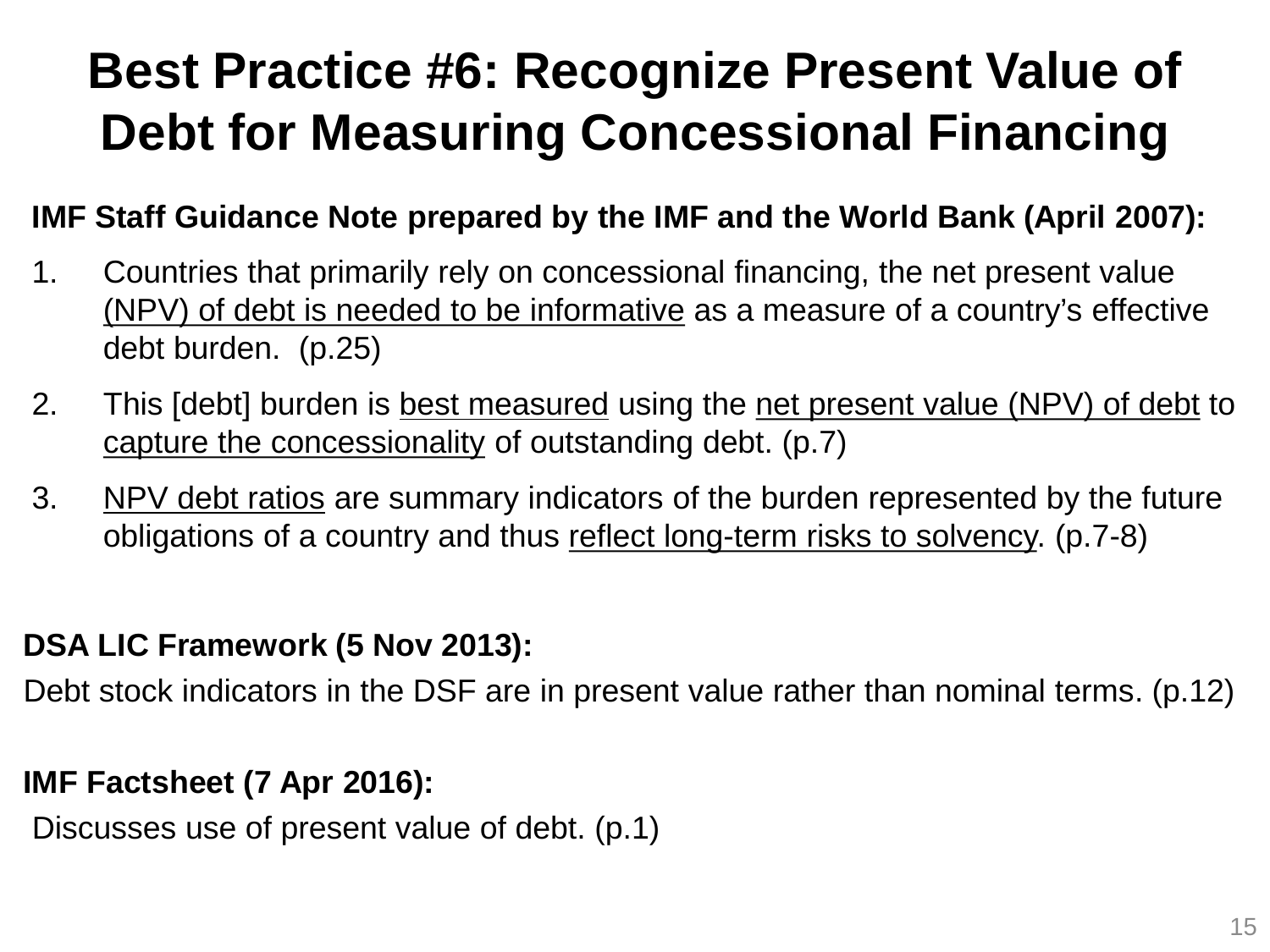### **Best Practice #7: Having Admitted that Future Face Value of Debt is Not Meaningful, Stop Using for Primary Balance Targets**

"Given the extraordinarily concessional terms that now apply to the bulk of Greece's debt, the debt/GDP ratio is **not a very meaningful proxy** for the forward-looking debt burden." (IMF Greece DSA, 26 June 2015, p.11)

The IMF should stop using a **future face value of debt to GDP target of 110%** by 2022 (IMF Greece DSA, 26 June 2015, p.1 and IMF Greece DSA Update, July 2015, p.1) and requiring a **3.5% primary balance policy target** (IMF Greece DSA, 26 June 2015, p.4 and IMF Greece DSA Update, July 2015, p.2).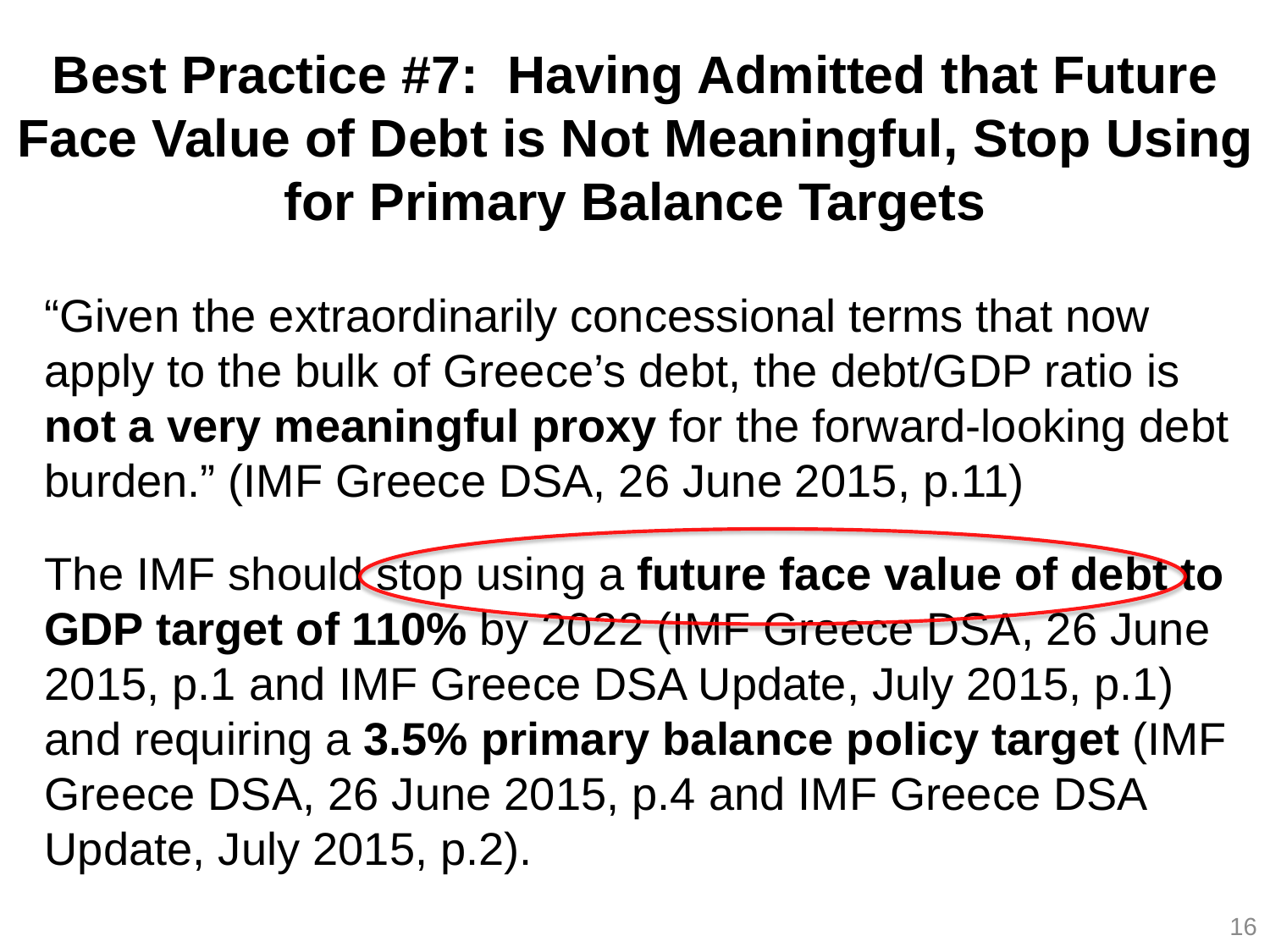## **Best Practice #8: Use Net Debt, in Addition to Gross Debt, as an Important Metric**

### **IMF Staff Guidance Note (May 2013):**

- 1. Staff should consider three important issues including gross versus net debt. (p.8)
- 2. Complementary analysis based on net debt presented to show the impact of riskmitigating factors. (p.8)
- 3. The use of a standard statistical definition of net debt in line with the Public Sector Debt Statistics Guide is recommended. (p.9)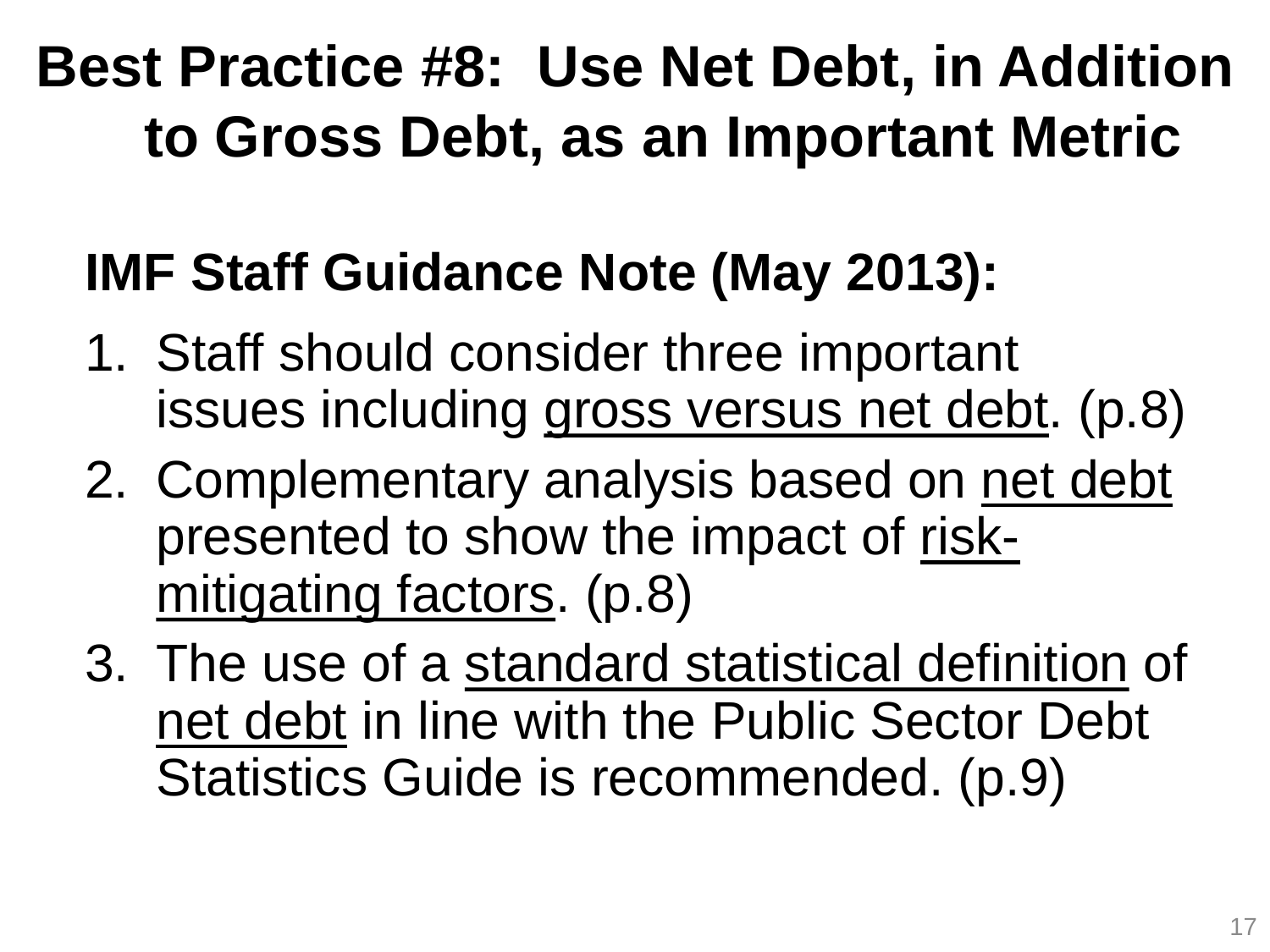#### **Best Practice #9: Correctly Calculate Debt Service and Not Confuse with Gross Financing Needs**

- IMF Staff Guidance Note (5 Nov 2013), p.11: "the evolution of debt-service ratios provides an indication of the likelihood and possible timing of liquidity problems." Debt service defined as principal and interest payments.
- IMF Factsheet (7 Apr 2016) discusses use of debt service.
- Greece 2016 Debt Service, which is interest expense and principal payments less rebates and deferrals, is 43% of peers:

|                          |                     | <b>IMF Gross</b>   |
|--------------------------|---------------------|--------------------|
|                          |                     | <b>Financing</b>   |
|                          | <b>Debt Service</b> | <b>Needs (GFN)</b> |
|                          | % of GDP            | % of GDP           |
| Greece                   | 5%                  | 19%                |
|                          |                     |                    |
| Portugal                 | 11%                 | 20%                |
| Ireland                  | 9%                  | 9%                 |
| Spain                    | 13%                 | 17%                |
| Italy                    | 15%                 | 17%                |
| Peer Average             | 12%                 | 14%                |
|                          |                     |                    |
| Greece % of Peer Average | 43%                 | 135%               |

*Notes*: Debt Service is 2016 estimate based on Bloomberg, EC, and IMF data; Greece adjusted for deferred interest, SMP/ANFA rebates, and interest savings related to 2016 ESM funding.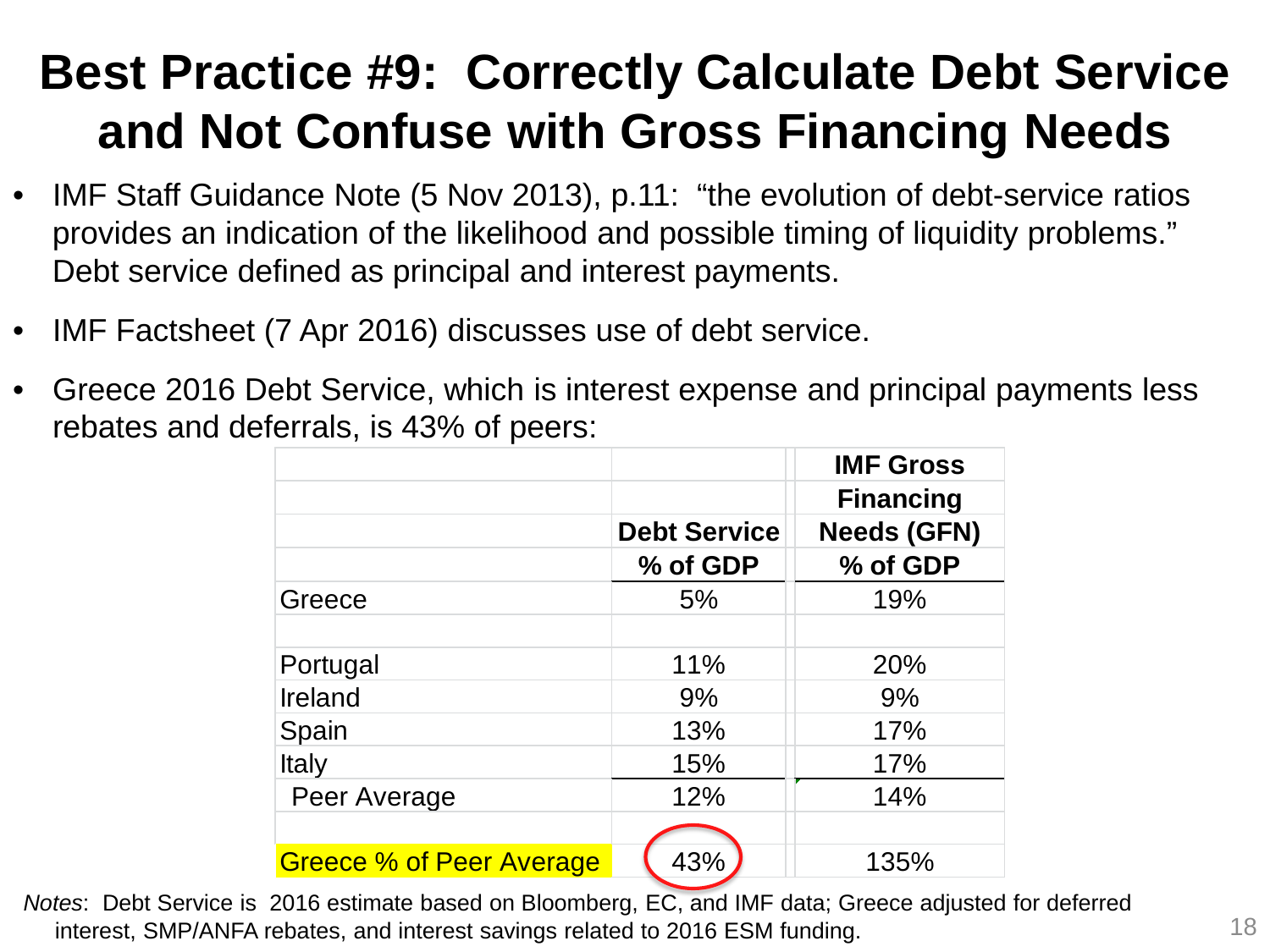#### **Best Practice #10 (1 of 2): IMF is a Signatory to 2008 System of National Accounts (2008 SNA)**

At its fortieth session, the Statistical Commission unanimously adopted the 2008 SNA as the international statistical standard for national accounts. We encourage all countries to compile and report their national accounts on the basis of the 2008 SNA as soon as possible.

**BAN Ki-moon** Secretary-General **United Nations** 

José Manuel Barroso President European Commission

Angel Gurría Secretary-General Organisation for Economic Co-operation and Development

Dominique Strauss-Kahn Managing Director **International Monetary Fund** 

Kibat B. Joellick

Robert B. Zoellick President The World Bank Group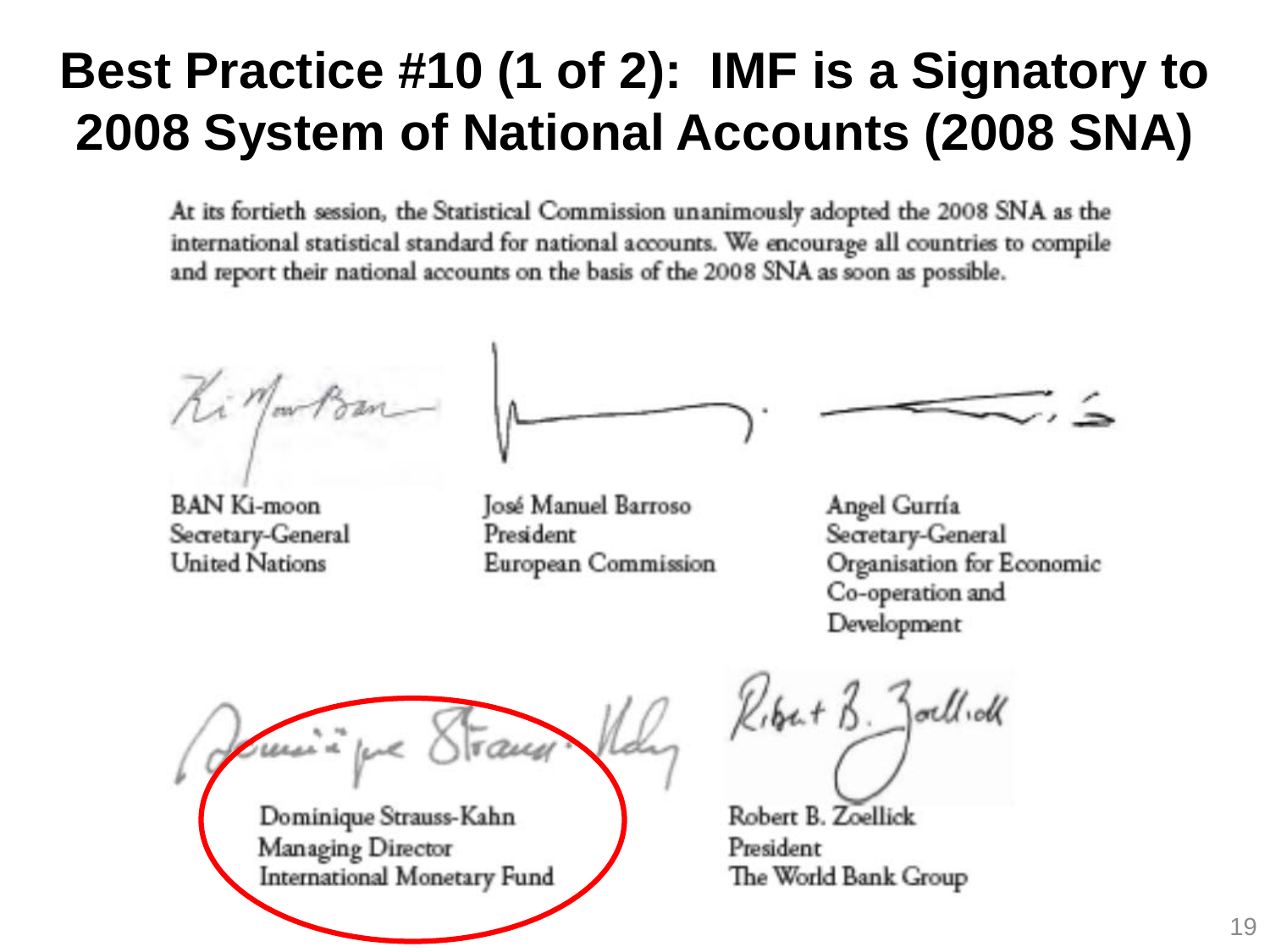### **Best Practice #10 (2 of 2): Understand that 2008 SNA Provides Debt Rescheduling and Refinancing Rules Harmonized with IPSAS/IFRS**

- 22.106(b): Debt rescheduling and refinancing will result in a debt burden reduction when the present value is lower.
- 22.109: Debt rescheduling (or refinancing) is an agreement to alter terms and condition for servicing existing or new debt on more favorable terms to debtor.
- 22.110 and 22.112: Under both arrangements, the debt instrument that is to be rescheduled is considered to be extinguished and replaced with new instrument and difference in value is a type of debt forgiveness.
- 22.113: The transaction is recorded at the value of the new debt.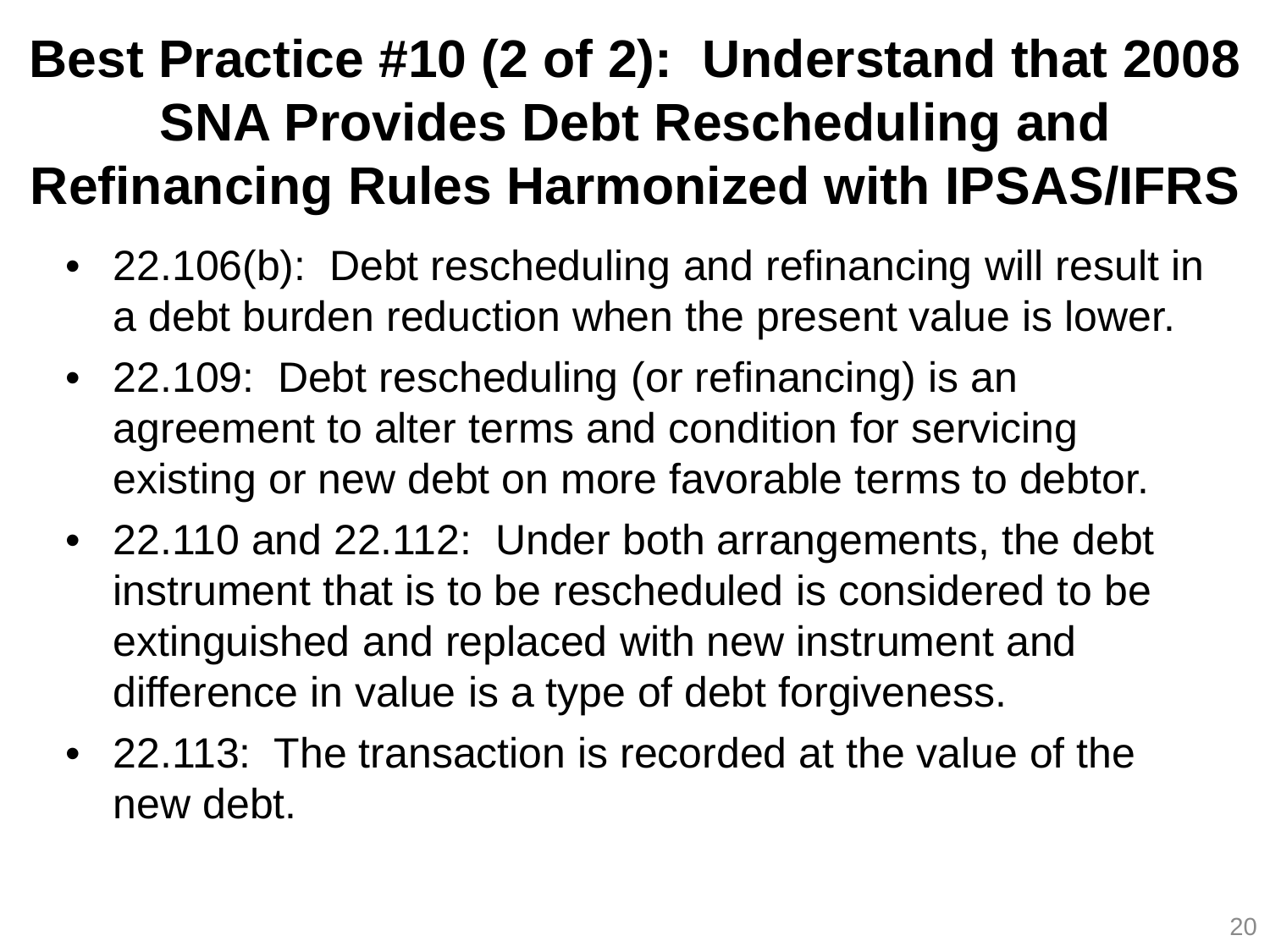# **IMF Resource Materials (1 of 2)**

- 1. "Evaluation Report: The Role of the IMF as Trusted Advisor", Independent Evaluation Office of the IMF (2013).
- 2. "Factsheet: The Joint World Bank–IMF Debt Sustainability Framework for Low-Income Countries", IMF (7 Apr 2016).
- 3. "Fiscal Transparency, Accountability, and Risk", IMF (7 August 2012).
- 4. "Fiscal Transparency and the Performance of Government Financial Assets", IMF Working Paper (22 July 2015).
- 5. "The Fiscal Transparency Code", IMF (2014).
- 6. "Fiscal Transparency, Fiscal Performance and Credit Ratings", IMF Working Paper (June 2012).
- 7. "Government Finance Statistics Manual 2014", IMF (2014).
- 8. "Greece: An Update of the IMF Staff's Preliminary Public Debt Sustainability Analysis", IMF (July 2015).
- 9. "Greece: Preliminary Draft Debt Sustainability Analysis", IMF (26 June 2015).
- 10. "Iceland: Technical Assistance Report IPSAS in Iceland Towards Enhanced Fiscal Transparency", IMF (30 December 2014).